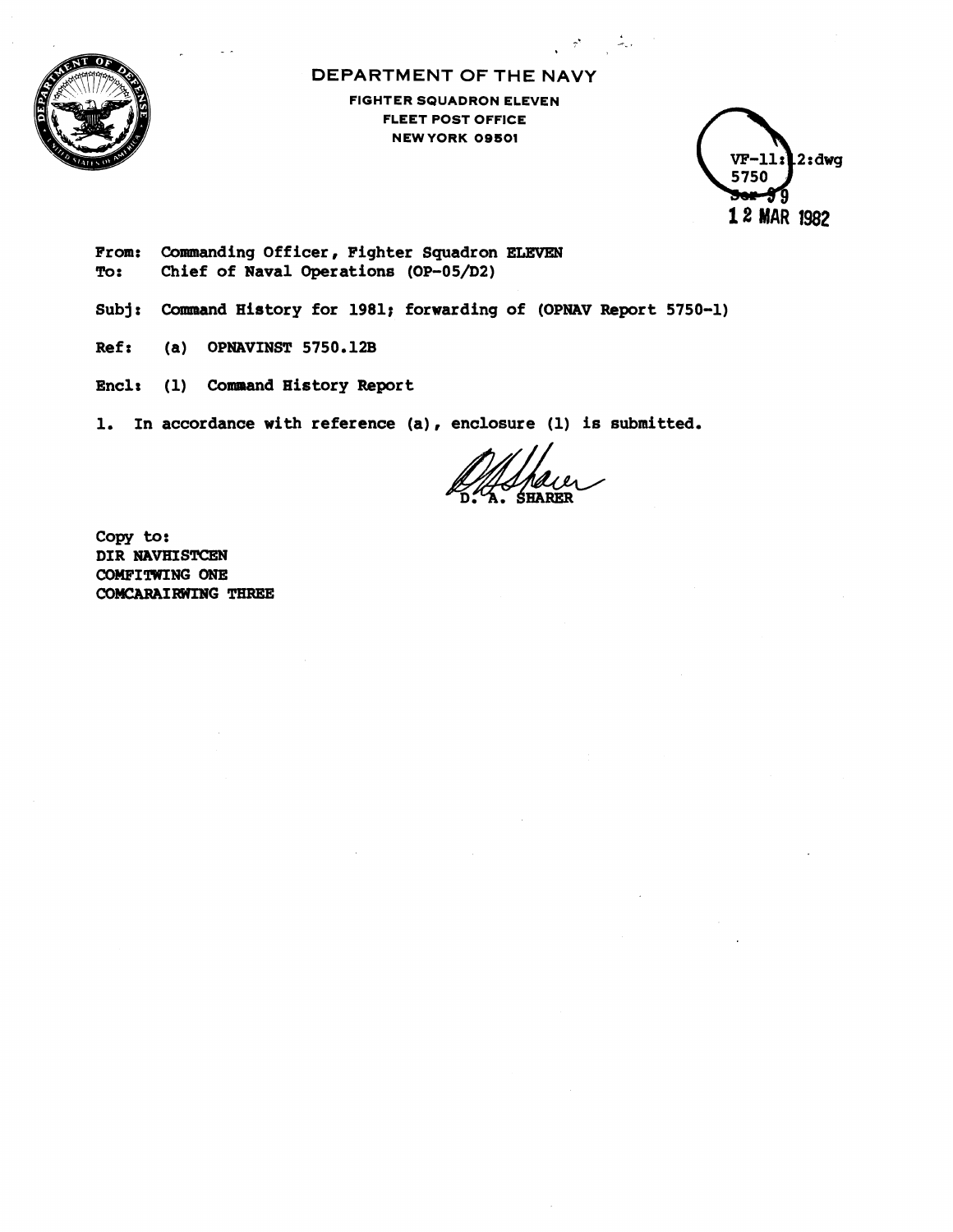# **COMMAND HISTORY REPORT**

#### **1. Basic History**

### **a. Chronology of Events** - **<sup>1981</sup>**

**14** JAN **to 18** JAN

**19** JAW **to 02 FEB** 

**03 FEB to 06 FEZ3** 

**07 FEB to 16 FEB** 

**17 FEB to 24 FEB** 

**25 FEB** 

**26 FEB to 07 MAR** 

**08 MAR to 19 MAR** 

**20 MAR to 27** *MAR* 

**28 MAR to 03 APR** 

**04 APR to 19 APR** 

**20 APR to 23 APR** 

**24 APR to 29 APR** 

**30 APR** 

- **01** JAW **to 13** JAN **Efforts continue to ready aircrews and aircraft to join Airwing** THREE.
	- **First F-14 Det to Tyndall Air Force Base, Florida** - **four (4) aircraft participated.**
	- **F-14 FAM training and transition**
	- **SEABAT Exercise conducted in conjunction with Fighter Squadron ONE ZERO ONE (VP-101) off Virginia Capes (VACAPES)** .
		- **Transition training continues.** 
			- **Second class of aircrew begin FCLP preparations for CQ.**
			- **First F-14 missile exercise two (2) AIM 7F successfully fired (VACAPES)** , **Results: Lethal kills**
			- **First aircrew class completes F-14 transition training.**
			- **Preparations continue for second aircrew class carrier qualifications.**
			- **Second aircrew class carrier qualify aboard USS IIMXTZ operating off VACAPES.**
			- **Second F-14 det to Tyndall Air Force Base** - **Six aircraft participated.**
			- **Aircrew training continues. Include low levels and air combat maneuvering.**
			- **Fleet Air Superiority Training with TOPGlLRB detachment at NAS Oceana.**
			- **Aircrew training**

**Aircrew training** 

**FITWING Fighter Derby Air Combat Maneuvering Competition begins.** 

**01 MAY To 10 MAY** 

-

**Enclosure (1)**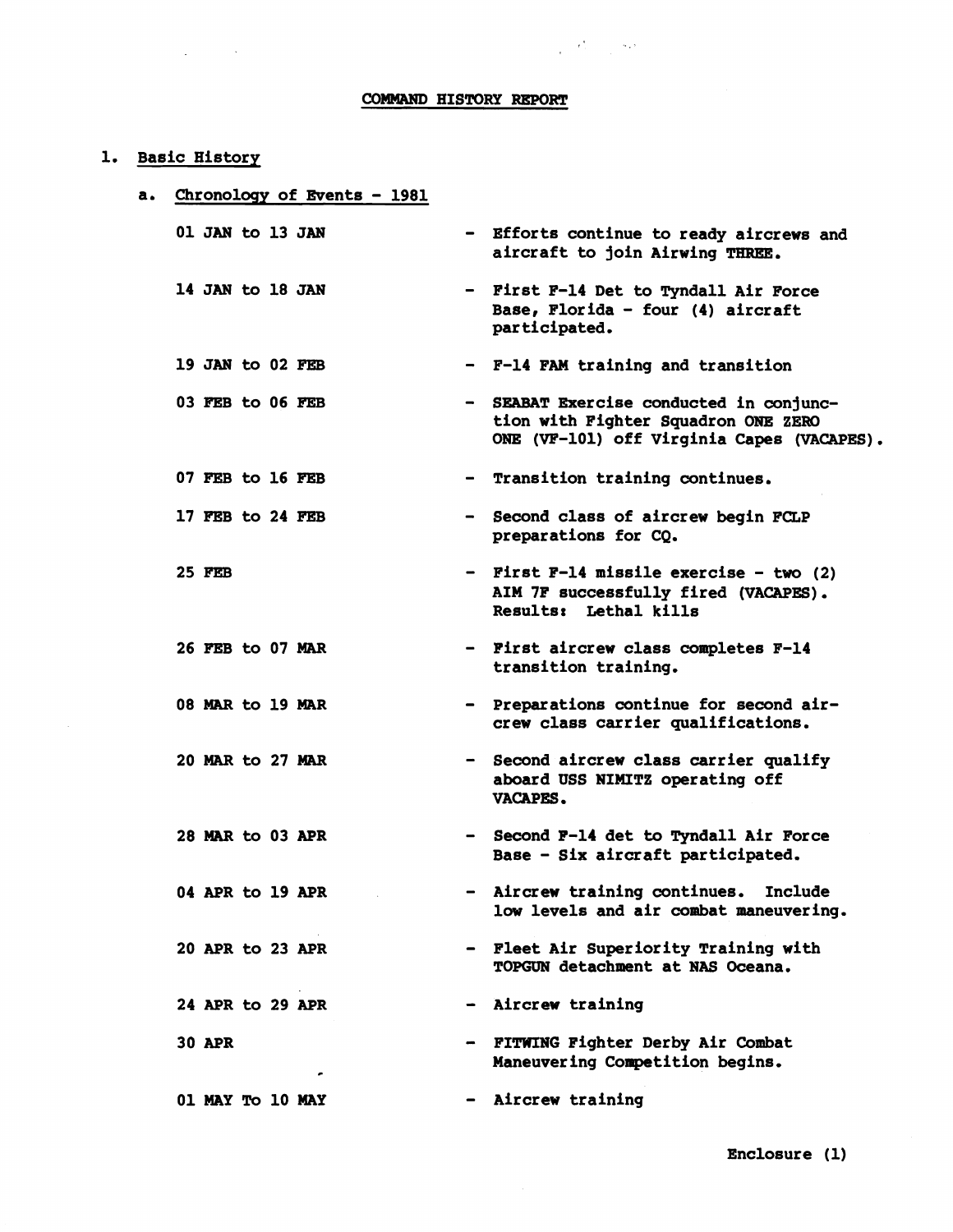|  | 11 MAY to 13 MAY |  |                  |                         |                | - Intergrated Weapons System Review<br>Training                                                                                                                                    |
|--|------------------|--|------------------|-------------------------|----------------|------------------------------------------------------------------------------------------------------------------------------------------------------------------------------------|
|  | 14 MAY to 26 MAY |  |                  |                         |                | - Fleet Fighter Air Combat Readiness<br>Program (FFARP) with Fighter Squadron<br>FORTY THREE (VF-43)                                                                               |
|  | <b>27 MAY</b>    |  |                  |                         |                | - Missile exercise - one AIM 7E-4 direct<br>hit                                                                                                                                    |
|  | 28 MAY to 04 JUN |  |                  |                         |                | - FFARP training continues.                                                                                                                                                        |
|  | 05 JUN           |  |                  |                         | $\blacksquare$ | FITWING Fighter Derby ends.                                                                                                                                                        |
|  | 06 JUN to 10 JUN |  |                  |                         | $\blacksquare$ | Completion of FFARP training                                                                                                                                                       |
|  | 11 JUN to 28 JUN |  |                  |                         |                | - Fighter Squadron ELEVEN (VF-11) chops<br>to Airwing THREE. Eight (8) aircraft<br>detachment to Fallon, Nevada for first<br>complete squadron detachment utilizing<br>all assets. |
|  | 29 JUN to 14 JUL |  |                  |                         | $\blacksquare$ | Training continues at NAS Oceana.                                                                                                                                                  |
|  | 15 JUL to 25 JUL |  |                  |                         |                | - Six (6) airplanes detach to NAS Key<br>West, Florida for HOT PAD in<br>conjunction with the USS INDEPENDENCE<br>carrier quals.                                                   |
|  |                  |  | 26 JUL to 03 AUG |                         |                | - SEA FLAG exercise aircrew also begin<br>fleet carrier landing practice.                                                                                                          |
|  | 04 AUG to 06 AUG |  |                  |                         | $\blacksquare$ | Carrier Qual on USS JOHN F. KENNEDY                                                                                                                                                |
|  |                  |  | 07 AUG to 23 AUG |                         |                | - FCLP and aircrew training NAS Oceana<br>and command inspection                                                                                                                   |
|  |                  |  |                  | 24 AUG to 28 AUG (A.M.) |                | - Refresher training USS JOHN F. KENNEDY-<br>ship leaves Norfolk for VACAPES                                                                                                       |
|  |                  |  |                  |                         |                | 28 AUG (P.M.) to 29 AUG (A.M.) - USS JOHN F. KENNEDY arrives Mayport,<br>Florida - "Ripper" airshow.                                                                               |
|  | 30 AUG to 13 SEP |  |                  |                         |                | - Refresher training continues GITMO,<br>OPAREA, Cuba.                                                                                                                             |
|  | 14 SEP           |  |                  |                         |                | - Last VF-11 F-14 aircraft arrives NAS<br>Oceana for acceptance - (AC #112, buno<br>$#159454$ .                                                                                    |
|  | 15 SEP to 17 SEP |  |                  |                         |                | - Missile exercise VACAPES 4 AIM 7E<br>fired - all successful, 2 AIM 9H fired<br>successful, 1 failed - bad missile.                                                               |
|  |                  |  |                  |                         |                |                                                                                                                                                                                    |

 $\label{eq:2} \begin{split} \mathcal{L}_{\text{max}}(\mathbf{r}) = \frac{1}{2} \sum_{i=1}^{N} \mathbf{r}_{i}^{\text{max}} \mathbf{r}_{i}^{\text{max}} \\ \mathcal{L}_{\text{max}}(\mathbf{r}_{i}^{\text{max}}) = \frac{1}{2} \sum_{i=1}^{N} \mathbf{r}_{i}^{\text{max}} \mathbf{r}_{i}^{\text{max}} \mathbf{r}_{i}^{\text{max}} \\ \mathcal{L}_{\text{max}}(\mathbf{r}_{i}^{\text{max}}) = \frac{1}{2} \sum_{i=1}^{N} \mathbf{r}_{i}^{\text{max$ 

 $\label{eq:2.1} \frac{1}{\sqrt{2}}\left(\frac{1}{\sqrt{2}}\right)^{2} \left(\frac{1}{\sqrt{2}}\right)^{2} \left(\frac{1}{\sqrt{2}}\right)^{2} \left(\frac{1}{\sqrt{2}}\right)^{2} \left(\frac{1}{\sqrt{2}}\right)^{2} \left(\frac{1}{\sqrt{2}}\right)^{2} \left(\frac{1}{\sqrt{2}}\right)^{2} \left(\frac{1}{\sqrt{2}}\right)^{2} \left(\frac{1}{\sqrt{2}}\right)^{2} \left(\frac{1}{\sqrt{2}}\right)^{2} \left(\frac{1}{\sqrt{2}}\right)^{2} \left(\$ 

 $\overline{\phantom{0}}$ 

 $\overline{\mathbf{2}}$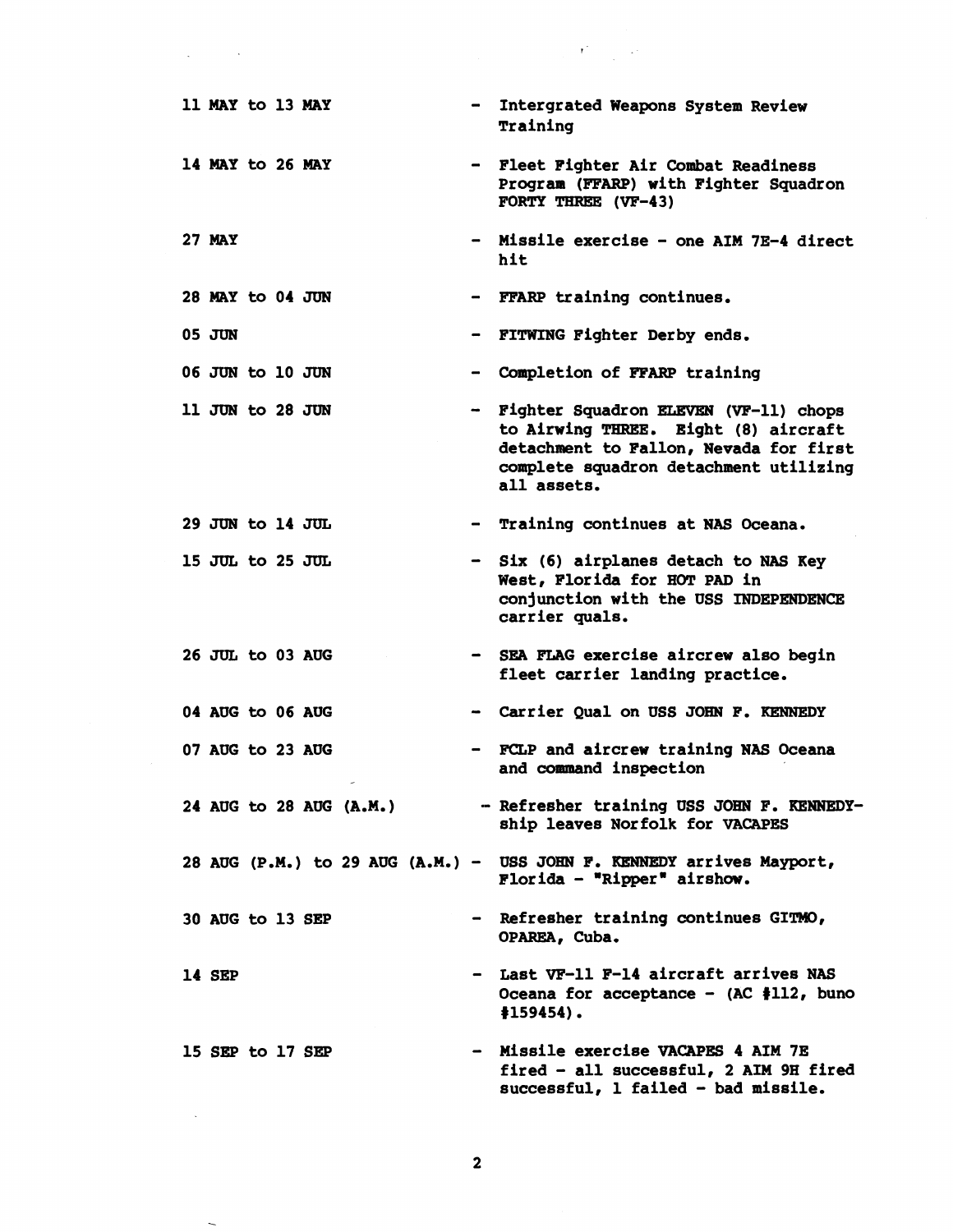|                  |  |                | $\label{eq:2.1} \frac{1}{2} \left( \frac{1}{2} \int_{0}^{2\pi} \left( \frac{1}{2} \right) \left( \frac{1}{2} \right) \left( \frac{1}{2} \right) \right) \left( \frac{1}{2} \int_{0}^{2\pi} \left( \frac{1}{2} \right) \left( \frac{1}{2} \right) \left( \frac{1}{2} \right) \left( \frac{1}{2} \right) \right) \, .$ |
|------------------|--|----------------|----------------------------------------------------------------------------------------------------------------------------------------------------------------------------------------------------------------------------------------------------------------------------------------------------------------------|
| 18 SEP to 21 SEP |  |                | - Shore based training                                                                                                                                                                                                                                                                                               |
| 22 SEP to 24 SEP |  |                | <b>SEABAT Exercise VACAPES</b>                                                                                                                                                                                                                                                                                       |
| 25 SEP           |  |                | - Missile exercise make-up day for<br>17 Sep - one (1) AIM 9H fired successfully.                                                                                                                                                                                                                                    |
| 26 SEP to 08 OCT |  |                | - Shore based training FCLP                                                                                                                                                                                                                                                                                          |
| 09 OCT           |  |                | Fly aboard USS JOHN F. KENNEDY to<br>begin Type Training ONE.                                                                                                                                                                                                                                                        |
| 10 OCT to 17 OCT |  |                | Type Training ONE USS JOHN F. KENNEDY -<br>first missile exercise from USS<br>JOHN F. KENNEDY - two (2) AIM 9H<br>direct hits - two (2) AIM 7E-4 used,<br>one (1) did not quide, one (1) no<br>missile fire.                                                                                                         |
| 18 OCT           |  |                | - Fly off from USS JOHN F. KENNEDY                                                                                                                                                                                                                                                                                   |
| 23 OCT           |  |                | - Change of Command - CDR D. A. SHARER<br>relieves CDR P. W. PIERCE                                                                                                                                                                                                                                                  |
| 19 OCT to 28 OCT |  |                | - Shore based operations and training                                                                                                                                                                                                                                                                                |
| <b>29 OCT</b>    |  |                | - Fly aboard USS JOHN F. KENNEDY to<br>begin Type Training TWO.                                                                                                                                                                                                                                                      |
| 30 OCT to 07 NOV |  |                | - USS JOHN F. KENNEDY flight operations -<br>transit to Puerto Rico Caribbean<br>operating area                                                                                                                                                                                                                      |
| 08 NOV to 11 NOV |  |                | USS JOHN F. KENNEDY inport Charlotte<br>Amalie, St. Thomas, United States<br>Virgin Islands                                                                                                                                                                                                                          |
| 12 NOV           |  |                | - Missile exercise - two (2) AIM 7F fired.                                                                                                                                                                                                                                                                           |
| 13 NOV to 22 NOV |  |                | Caribbean operations continue.                                                                                                                                                                                                                                                                                       |
| <b>23 NOV</b>    |  | $\blacksquare$ | Type Training THREE begins - USS<br>JOHN F. KENNEDY flight operations.                                                                                                                                                                                                                                               |
| <b>25 NOV</b>    |  |                | - First VF-11 PHOENIX missile shot -<br>two (2) AIM-54A fired - both missiles<br>guided to lethal kills.                                                                                                                                                                                                             |
| 26 NOV to 29 NOV |  |                | - USS JOHN F. KENNEDY operations continue.                                                                                                                                                                                                                                                                           |
| 30 NOV           |  |                | - Missile exercise - one (1) 9H fired at<br>night - direct hit, one AIM 7E fired.                                                                                                                                                                                                                                    |
| 01 DEC           |  |                | Operational Readiness Examination<br>(ORE) commences onboard USS JOHN F. KENNEDY.                                                                                                                                                                                                                                    |

 $\label{eq:2.1} \frac{1}{\sqrt{2\pi}}\int_{0}^{\infty}\frac{1}{\sqrt{2\pi}}\left(\frac{1}{\sqrt{2\pi}}\right)^{2\alpha} \frac{1}{\sqrt{2\pi}}\int_{0}^{\infty}\frac{1}{\sqrt{2\pi}}\left(\frac{1}{\sqrt{2\pi}}\right)^{2\alpha} \frac{1}{\sqrt{2\pi}}\frac{1}{\sqrt{2\pi}}\int_{0}^{\infty}\frac{1}{\sqrt{2\pi}}\frac{1}{\sqrt{2\pi}}\frac{1}{\sqrt{2\pi}}\frac{1}{\sqrt{2\pi}}\frac{1}{\sqrt{2\pi}}\frac{1}{\sqrt{$ 

 $\overline{\phantom{a}}$  3

 $\sim 10^6$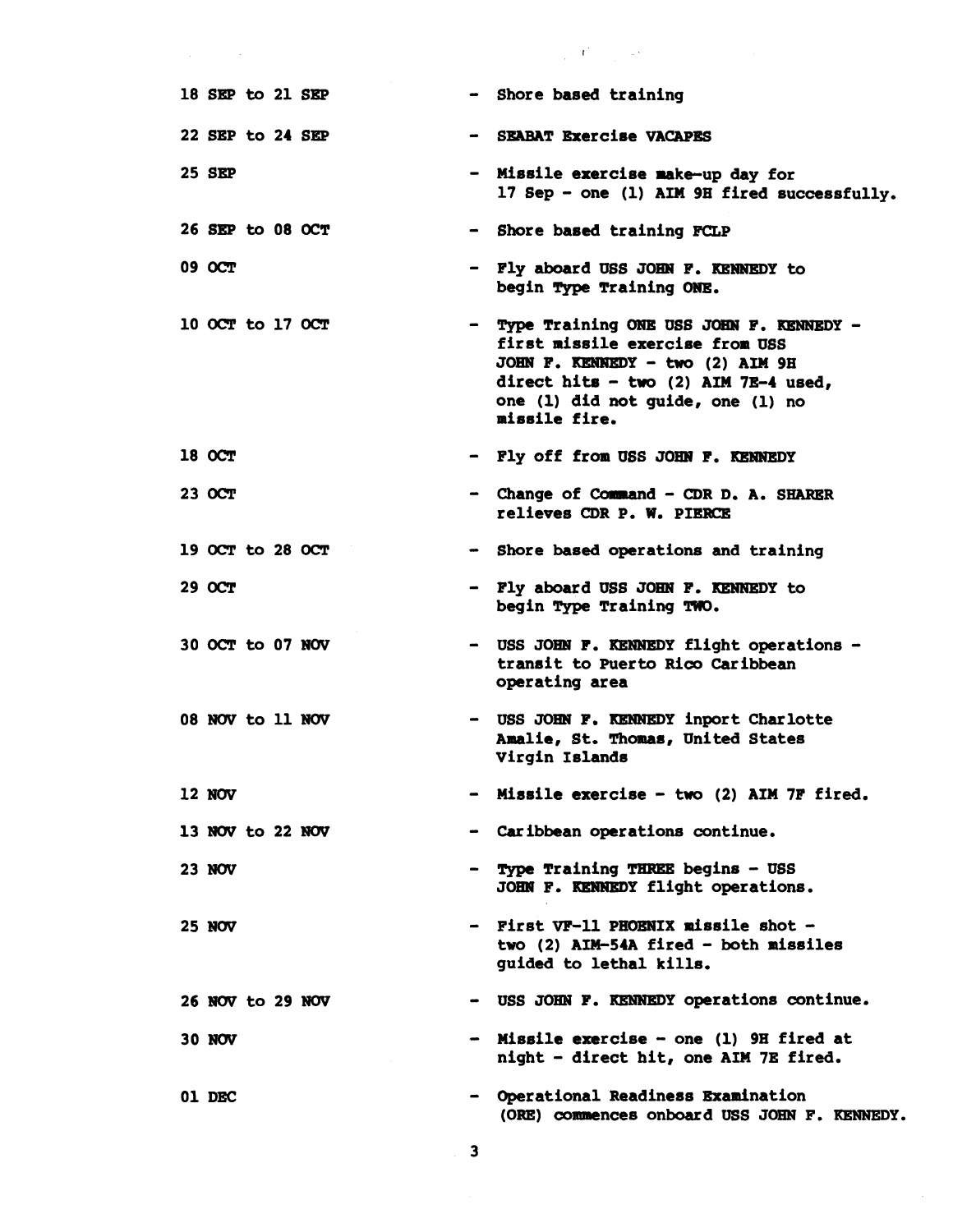| 03 DEC           | - ORE Missile Exerise - one (1) AIM 7F<br>fired - lethal kill, live warhead.                        |
|------------------|-----------------------------------------------------------------------------------------------------|
| 04 DEC           | - ORE completed.                                                                                    |
| 05 DBC           | - USS JOHN F. KENNEDY drops anchor in<br>Roosevelt Roads, Puerto Rico. Weighs<br>anchor 2400 hours. |
| 06 DEC to 09 DEC | - USS JOHN F. KENNEDY operations - ship<br>transits to VACAPES.                                     |
| 10 DEC           | - Fly off to NAS Oceana                                                                             |
| 11 DEC to 31 DEC | - Aircrew training, FCLP                                                                            |

 $\label{eq:2} \mathcal{L}=\mathcal{L}(\mathcal{F})\otimes\mathcal{F}^{\mathcal{F}}$ 

 $\mathcal{L}^{\text{max}}$ 

 $\label{eq:2.1} \frac{1}{\sqrt{2}}\int_{0}^{\infty}\frac{1}{\sqrt{2\pi}}\left(\frac{1}{\sqrt{2}}\right)^{2}d\mu\int_{0}^{\infty}\frac{1}{\sqrt{2\pi}}\left(\frac{1}{\sqrt{2}}\right)^{2}d\mu\int_{0}^{\infty}\frac{1}{\sqrt{2\pi}}\left(\frac{1}{\sqrt{2}}\right)^{2}d\mu\int_{0}^{\infty}\frac{1}{\sqrt{2\pi}}\left(\frac{1}{\sqrt{2}}\right)^{2}d\mu\int_{0}^{\infty}\frac{1}{\sqrt{2\pi}}\left(\frac{1}{\sqrt{2}}$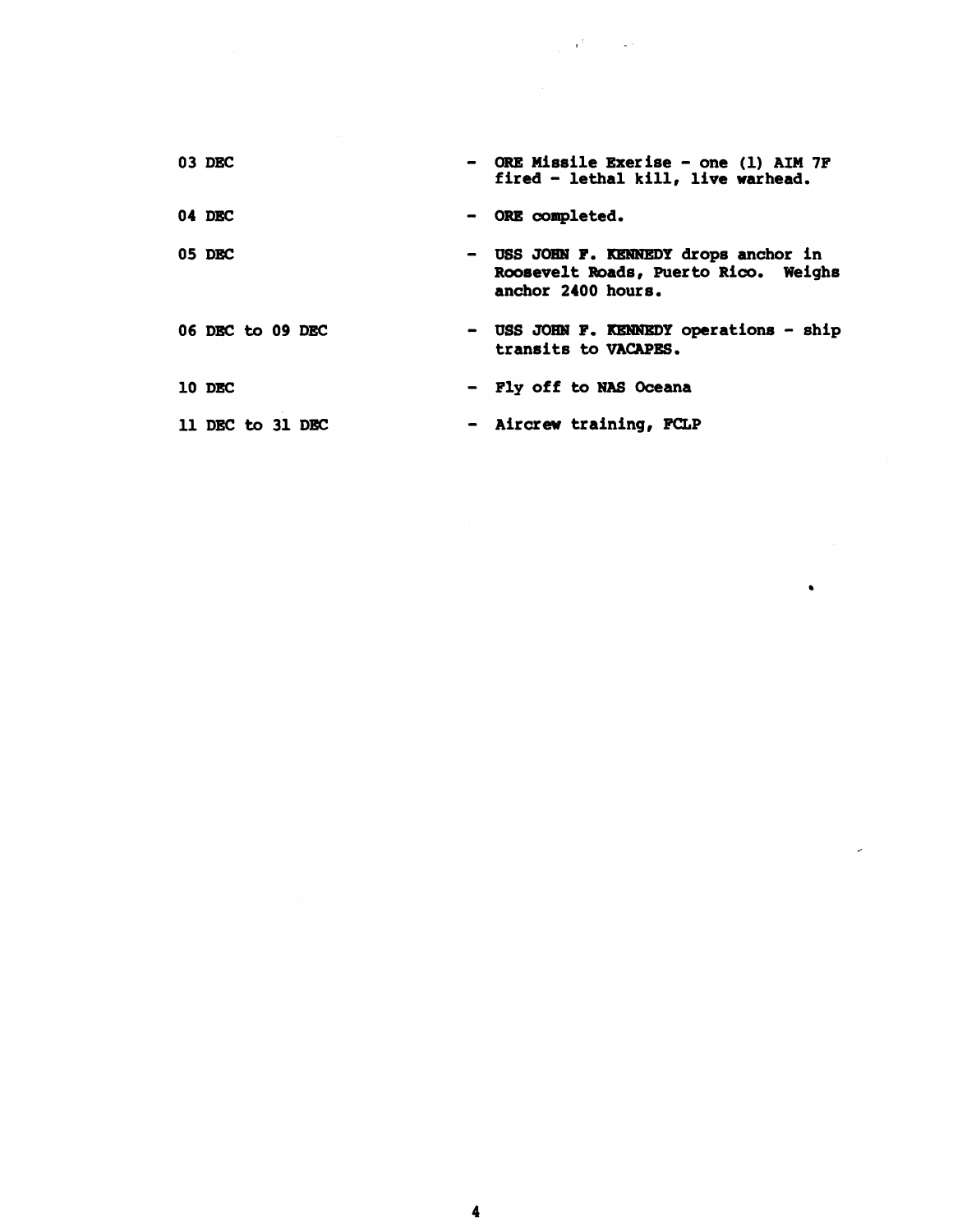**OPERATIONAL SUMHARY** 

 $\label{eq:2} \mathcal{L}(\mathbf{r}) = \mathcal{L}(\mathbf{r}) \mathcal{L}(\mathbf{r})$ 

 $\alpha$  ,  $\beta$ 

 $\label{eq:3.1} \mathbf{v}^{\mathrm{R}}_{\mathrm{max}} = \frac{1}{\sqrt{2}} \mathbf{v}^{\mathrm{R}}_{\mathrm{max}}$ 

| <b>MONTH</b>             |                           | <b>TOTAL HRS</b> | HRS D/N                 | TOTAL TRAPS D/N | <b>TOTAL SORTIES</b> |
|--------------------------|---------------------------|------------------|-------------------------|-----------------|----------------------|
| <b>JAN</b>               |                           | 98.4             | 84.3/14.1               |                 | 66                   |
| FEB                      |                           | 154.5            | 122.9/31.6              |                 | 90                   |
| <b>MAR</b>               |                           | 198.2            | 174.2/24.0              |                 | 118                  |
| <b>APR</b>               |                           | 215.5            | 199.9/15.6              |                 | 114                  |
| <b>MAY</b>               |                           | 227.5            | 212.8/14.7              |                 | 136                  |
| <b>JUN</b>               |                           | 326.6            | 316.7/9.9               |                 | 208                  |
| <b>JUL</b>               |                           | 319.1            | 294.1/25.0              |                 | 158                  |
|                          | AUG (SHORE)<br>AUG (SHIP) | 100.4<br>127.4   | 67.4/33.0<br>49.0/14.0  | 25/10           | 52<br>28             |
| <b>SEP</b><br><b>SEP</b> | (SHORE)<br>(SHIP)         | 111.7<br>112.7   | 76.8/34.9<br>78.6/34.1  | 65/30           | 73<br>78             |
| <b>OCT</b>               | (SHORE)<br>OCT (SHIP)     | 29.7<br>261.0    | 10.6/19.1<br>175.3/85.7 | 103/44          | 20<br>149            |
|                          | NOV (SHORE)<br>NOV (SHIP) | 583.6            | 422.3/161.3             | 195/71          | 269                  |
| <b>DEC</b><br><b>DEC</b> | (SHORE)<br>(SHIP)         | 53.9<br>206.0    | 23.8/30.1<br>121.6/84.4 | 51/18           | 43<br>74             |

 $\sim$   $\sim$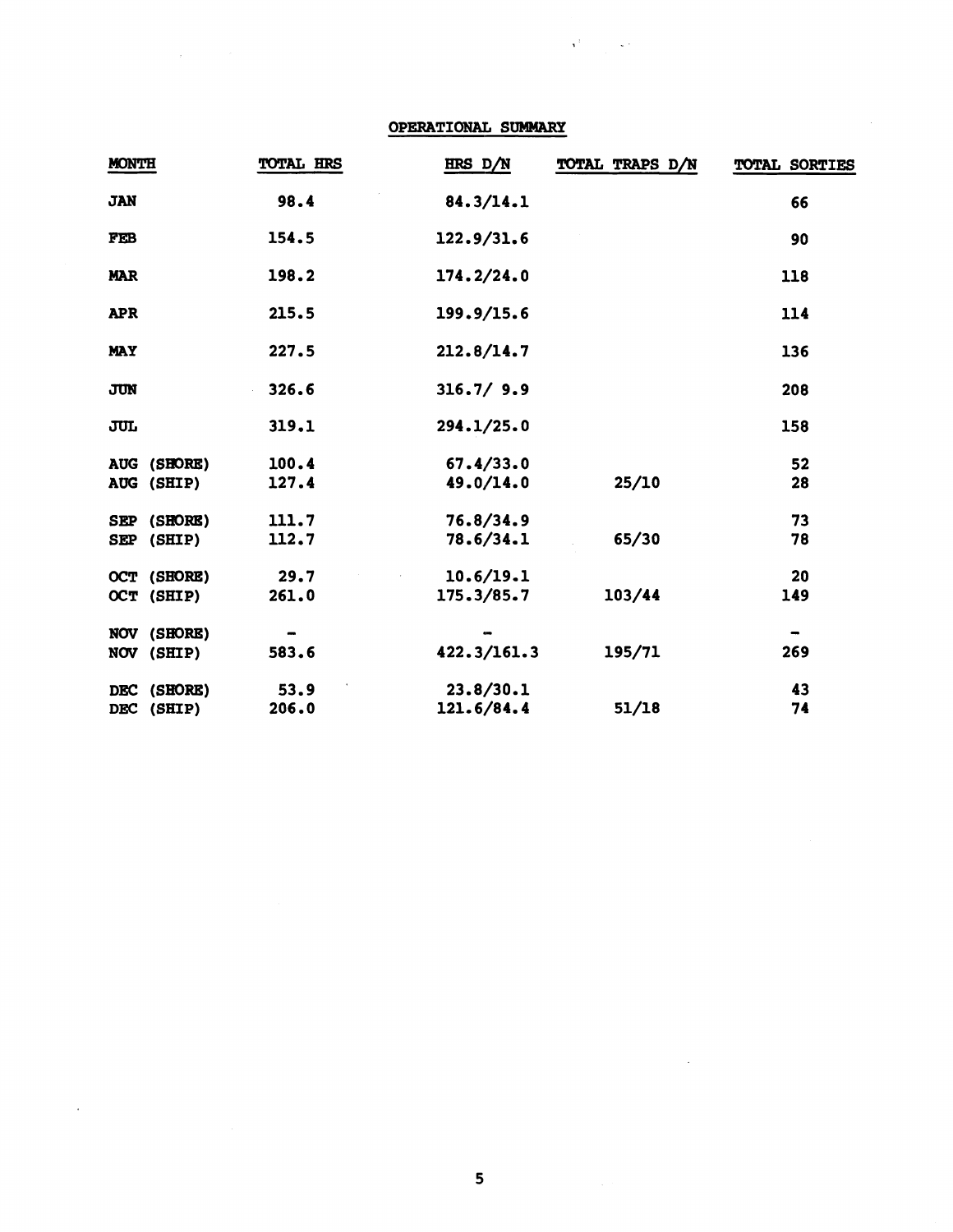#### b. Narrative

1981 was an exciting and productive year for the "Red Rippers" as we completed our transition training from the trusty F-4 PHANTOM to the new F-14 TOMCAT. Early January found us continuing our transition training and preparing for our first detachment. This preparation included low level flights, air combat maneuvering, gun sight tracking and air intercept control missions. On the 14th of January, four (4) Fighter Squadron ELEVEN aircraft deployed to Tyndall Air Force Base Florida to train against the F-15 **EAGLE.** For the rest of January, aircrews continued training at NAS Oceana. The capabilities of the F-14 weapons system were proven in early February during SEABAT, an electronic warfare - war at sea exercise, giving all "Ripper' aircrews a first hand look at the electronic counter-measure capabilities of the AWG-9 weapon system in a high electronic interference environment.

 $\label{eq:2.1} \frac{1}{2} \left( \frac{1}{2} \right)^2 \left( \frac{1}{2} \right)^2 \left( \frac{1}{2} \right)^2 \frac{1}{2} \left( \frac{1}{2} \right)^2$ 

Mid-February consisted of continued preparation for two important events. The second class of aircrews going through transition training began field carrier landing practice for the upcoming carrier qualifications. We also began our missile checks - a delicate phase involving extensive testing of the aircraft's weapon systems firing logic to assure success on our first missile shooting exercise. On the 25th of February, two (2) separate aircrews fired two (2) successful AIM 7F SPARROW missiles in the Virginia Capes (VACAPES) operating area. Both missiles guided to lethal kills.

At the end of February, our first transitioning class completed F-14 training in Fighter Squadron ONE ZERO ONE and began assisting our second class for the upcoming carrier qualifications. **On** March 20, carrier quals (C.Q.) began on the USS NIMITZ in the VACAPES operating area. By March 27th, all the "Ripper" aircrews were fully carrier qualified.

On March 28, six (6) F-14's left for our second detachment, also Tyndall **AFB,** Florida, to train with the Air Force's F-15 **EAGLE** and F-106 DELTA DART. Returning in early April to NAS Oceana, our second transition class completed training at VF-101 and the "Rippers" began intra-squadron training and preparation for joining Airwing THREE. April 20th we began Fleet Air Superiority Training with a TOPGUN detachment from the west coast. Utilizing the Air Combat Maneuvering Range in VACAPES, 'Ripper" aircrews polished their skills in radar, section tactics, and ACM. Training in May was in close conjunction with Fighter Squadron FOUR THRE, the east coast fighter adversary training squadron. Conducting Fleet Fighter Air Combat Readiness Program **(FFARP)** for the next month, the "Rippers' were involved in intensive ACM and weapon system training. In the middle of FFARP, on May 27 our second missile shoot occurred expending one (1) AIM 7E SPARROW missile which scored a direct hit on the drone aircraft.

June 10 meant the completion of **FFARP** and on June 11, FITRON ELEVEN chopped to Airwing THREE. On that day, eight (8) planes departed for NAS, Fallon, Nevada to work with Airwing THREE for the first time. Fighter Squadron ELEVEN had a 96% sortie completion rate during the two week deployment. Returning on the 29th of June, the squadron remained shore based NAS Oceana for the next two weeks.

On July 15, six (6) airplanes detached to NAS Key West, Florida to provide overhead combat air patrol (CAP) services for the USS INDEPENDENCE (CV62) involved in a C.Q. evolution in the straits of Florida. During this hot pad detachment,

6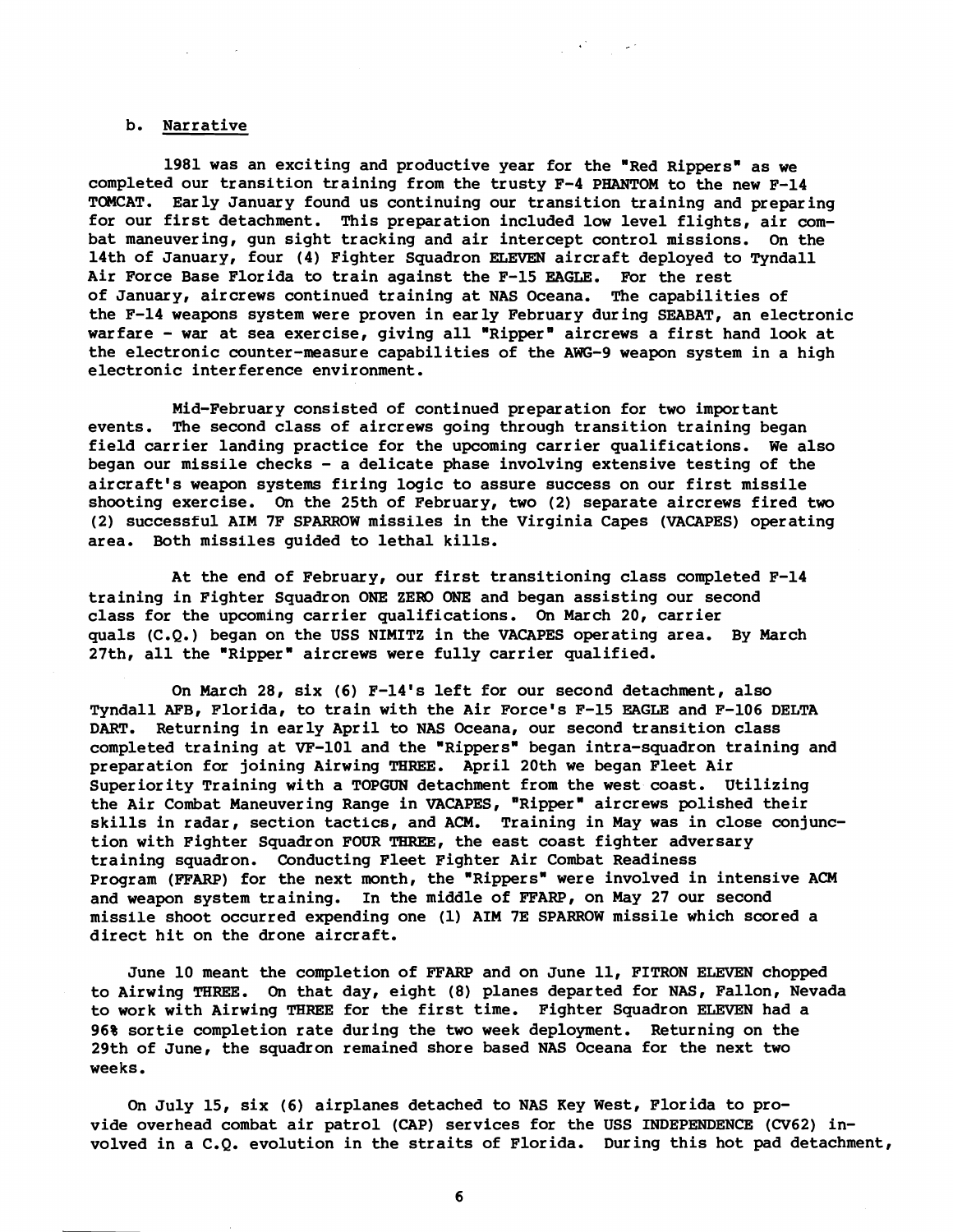the "Red Rippers" had an impressive 100% sortie completion rate and also intercepted the first real threat aircraft of the year, two MIG 21 fighters from Cuba.

 $\mathcal{O}(\mathbb{R}^3)$  and  $\mathcal{O}(\mathbb{R}^3)$ 

Returning to Virginia Beach on the 26th of July, FITRON ELEVEN participated in another SEA FLAG exercise and began FCLP in anticipation of the upcoming work-ups. From August Fourth to the sixth, FITRON ELEVEN provided support for the USS JOHN F. KENNEDY (CV67) as she completed sea trials following an extensive yard period. From August 7 to August 23, we prepared for our first sea period with the USS JOHN F. KENNEDY (CV67) and Airwing **THREE.**  During this time, FITRON ELEVEN also had its comnand inspection by Fighter Wing ONE. The final stepping stone completed, the "RIPPERS" boarded the USS JOHN F. KENNEDY (CV67) on August 24 for refresher training off the east coast. Proceeding south, the USS JOHN F. KENNEDY (CV67) arrived in Mayport, Florida on the 28th. Here, during a dependents day cruise, the "RIPPERS" performed in an impressive airshow on the 29th. Back at sea later that day, the USS JOHN F. KENNEDY (CV67) sailed to the GITMO operating area off the coast of Cuba. On September 13th, the "RIPPERS" returned to NAS Oceana and received the last F-14 TOMCAT, side number 112 **(BUN0** #159454) on the 14th.

For the remainder of September, FITRON ELEVEN was shorebased. A highly successful missile shoot from the 15th to the 17th was indicative of the transition progress of the maintenance department. All missiles were launched successfully except one which was later diagnosed as a missile failure and not that of the weapons system. The missile was replaced and successfully fired on the 25th of September. During this period, the aircrews practiced their electronic countermeasure skills in another SEABAT Exercise.

Type Training began on October 9 as eight (8) F-14A flew aboard the USS JOHN F. KENNEDY. Operating off the east coast, the period included another missile shoot on the 16th in which both AIM-9H SIDEWINDERS and AIM 7E-4 SPARROWS were fired. USS JOHN F. KENNEDY operations ended on the 18th and the "Rippers" returned to NAS Oceana.

On 23 October, Change of Command ceremonies were rendered as CDR D. A. SHARER relieved CDR P. W. PIERCE. Later in October, the "RIPPERS" flew ten (10) TOMCAT aircraft back aboard the USS JOHN F. KENNEDY (CV67) and the final workup period, which included the Operational Readiness Examination (ORE), began. Sailing to the Puerto Rican operating area, the crews and troops spent the days preparing themselves and the aircraft for the upcoming ORE. The ship dropped anchor on November 8th in the harbor of Charlotte Amalie, St. Thomas, Virgin Islands for a well earned liberty period. Weighing anchor on the llth, the ship sailed back to the Puerto Rican area. On the 12th, we had another successful missile shoot as training continued. **Type** Training **THREE,** which began on the 24th of November, was successfully initiated by the first PHOENIX (AIM-54A) missile shoot for the "Rippers." In this exercise, two (2) AIM-54A PHOENIX missiles were fired and both successfully tracked and intercepted the drone targets. Flight operations and missile exercises continued for the rest of November and on the first of December, the ORE began. In this operation, the "Rippers" completed 58 of 62 scheduled sorties in a three and a half day exercise, and earned a grade of high excellent. The "Rippers" were now fully combat ready.

 $7\phantom{.}$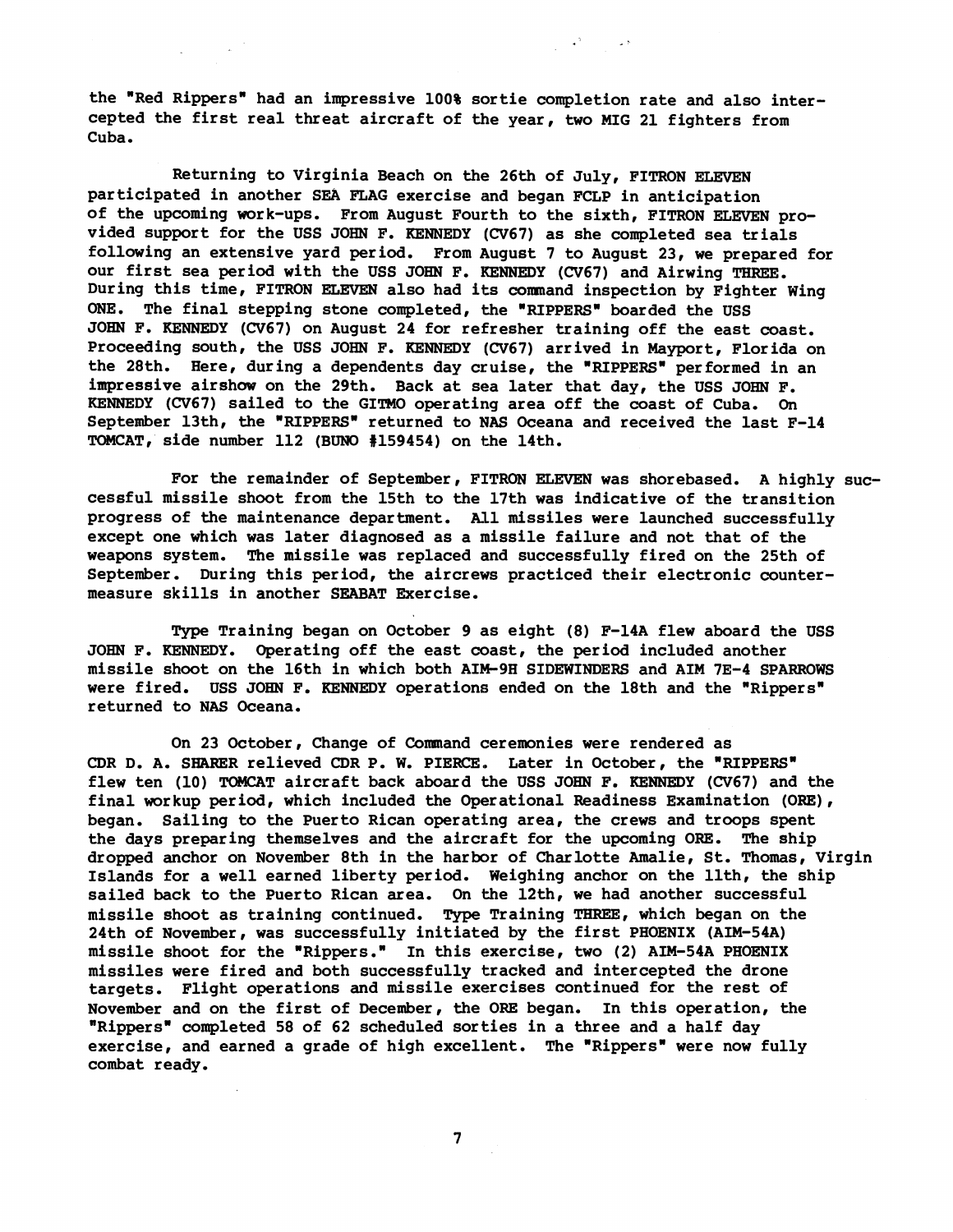With ORE complete, the **USS JOHN** F. **KENNEDY ((3767)** slowly made its way back to Nor **folk,** Virginia. In this transit, numerous Russian BEAR (TU-95) aircraft were intercepted and escorted as they attempted airborne reconnaissance of the carrier group. On the 10th of December, the airwing returned to NAS Oceana.

 $\frac{1}{2}$  ,  $\frac{1}{2} \frac{3}{2}$  ,  $\frac{1}{2}$  ,  $\frac{1}{2}$  ,  $\frac{1}{2}$ 

The remainder of December was that of preparation. With cruise to begin on January fourth, "Red Ripper" aircrews and troops were never far from their aircraft and closed out the year polishing their skills for 1982 and the upcoming deployment.

 $\sim$   $\sim$ 

 $\Delta \sim 10^4$